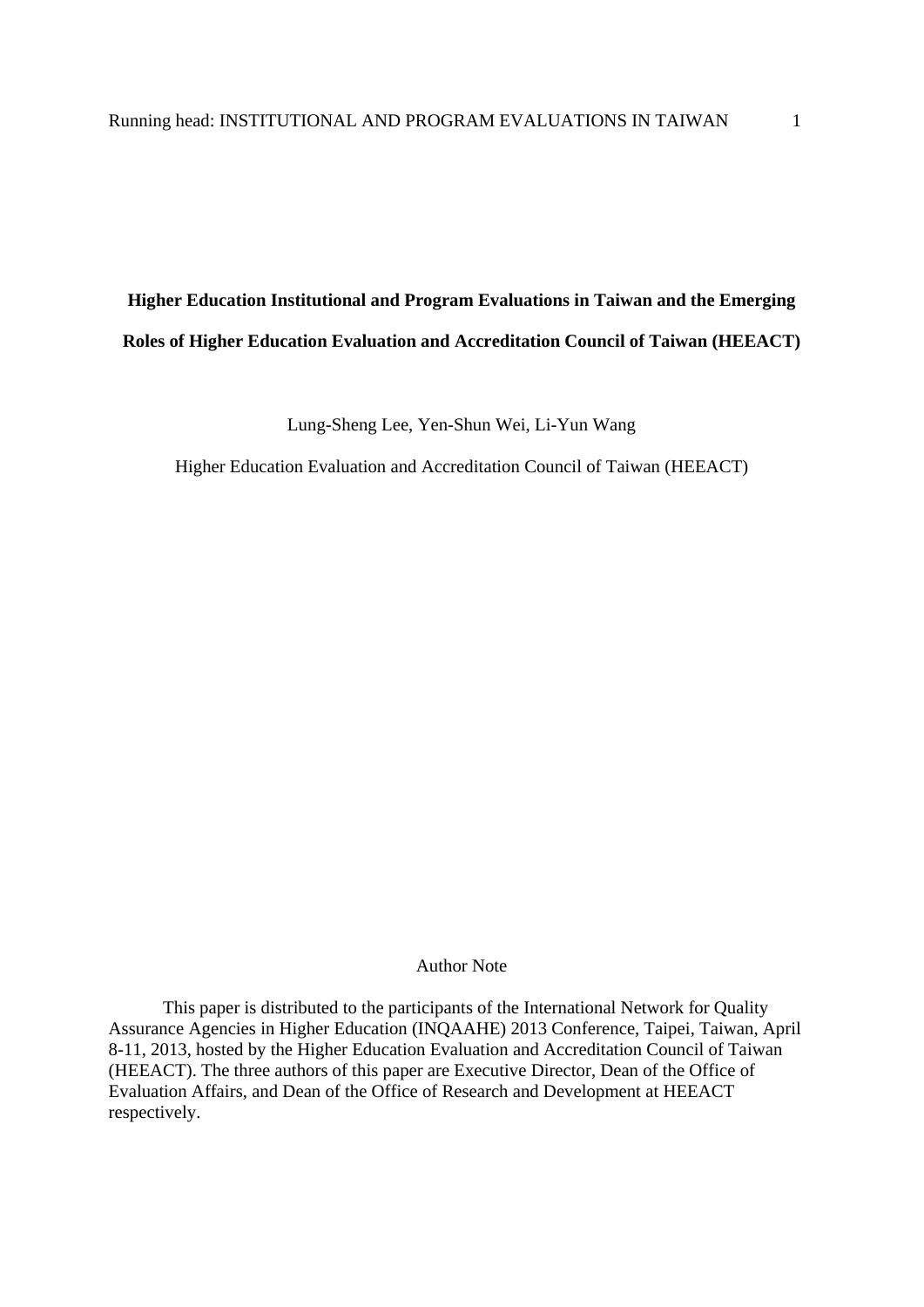#### **Abstract**

Post-secondary education institutions in Taiwan are divided into two tracks, general higher education (HE) and technological and vocational education (TVE). The evaluation of all universities/colleges is mandated by the University Act. Higher education institutions receive mandated institutional evaluation every six years and program evaluation every five years. The purpose of this paper is to briefly introduce the status of higher education institutional and program evaluations in Taiwan as well as the emerging roles of the Higher Education Evaluation and Accreditation Council of Taiwan (HEEACT). Both institutional and program evaluations are accreditation-oriented, adopting the PDCA (Plan-Do-Check-Act) cycle with an emphasis on institutional and program self-positioning, student learning outcome, and mechanism for continuous improvement. As the third-party planner and implementer of higher education institutional and program evaluations, HEEACT has conducted internal and external assessments as well as entrusted third-party meta-evaluation to assure its quality of work. Faced with the emerging challenges, such as the Ministry of Education's new policy on requiring some universities/colleges to implement self-conducted external evaluation in replacement of the thirdparty program evaluation, HEEACT has to alter its roles and becomes a Critical Friend of higher education institutions and programs, a Change Agent of higher education institutional and program evaluation, and an Effective Facilitator of the international exchanges and cooperation on quality assurance and mutual recognitions of national qualifications.

*Keywords: institutional evaluation, program evaluation, higher education, quality assurance,* 

*Higher Education Evaluation and Accreditation Council of Taiwan (HEEACT)*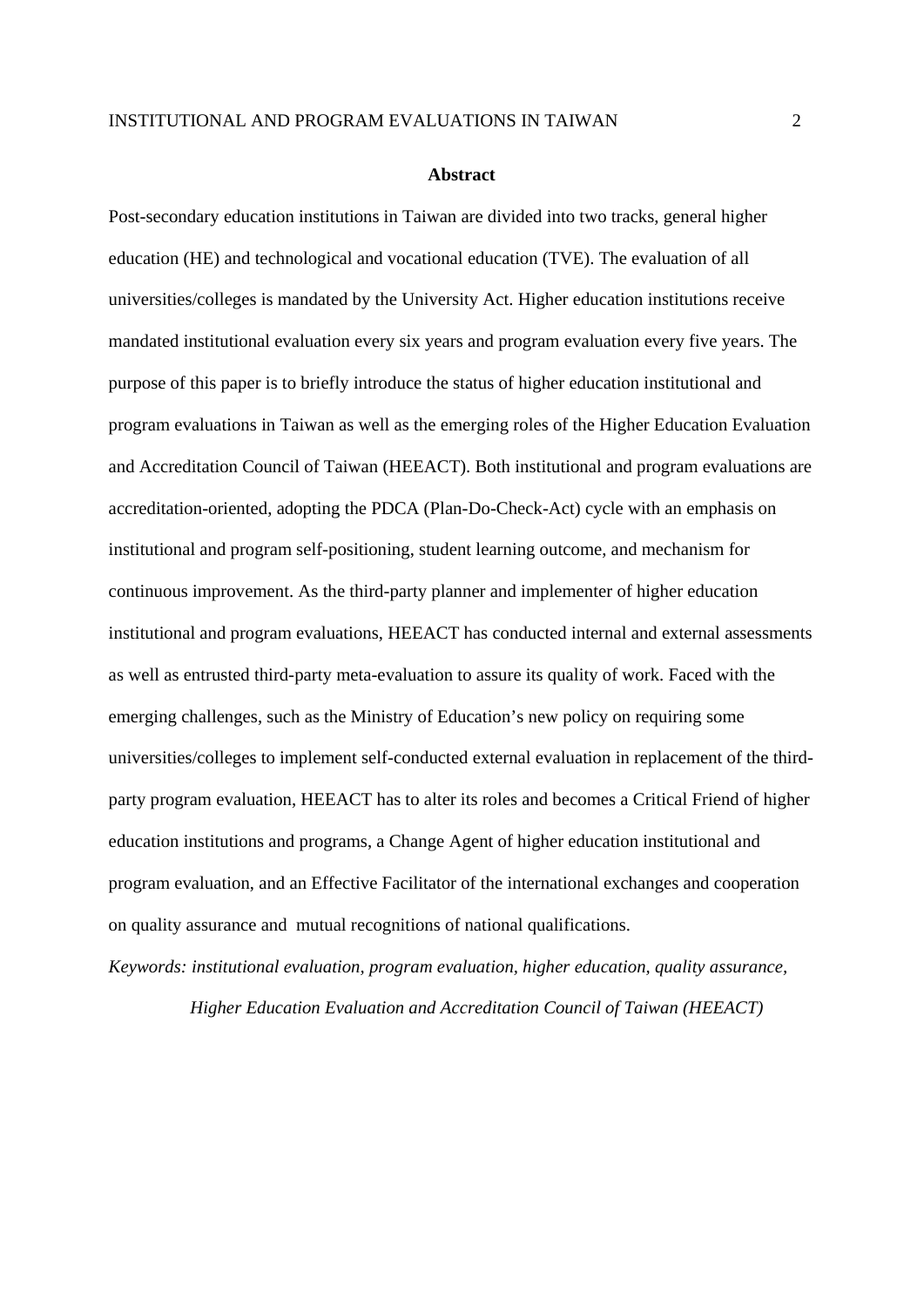# **Higher Education Institutional and Program Evaluations in Taiwan and the Emerging Roles of Higher Education Evaluation and Accreditation Council of Taiwan (HEEACT)**

### **Evaluation Is Often Linked to the Metaphor of Mirror or Lens in Taiwan**

Located off the southeast coast of the Asian Continent and at the western edge of the Pacific Ocean, Taiwan has well embraced both Chinese traditional culture and western democracy and freedom. As a quality assurance measure, evaluation is spelled as "評鑑" and pounced as "*ping jian*" in traditional Chinese. The two Chinese characters "評" (*ping*) and "鑑" (*jian*) originally mean "critique" and "mirror," respectively. The second emperor of the Tang Dynasty, Shimin Lee (599-649), mentioned the mirror as follows:

Using a bronze plate as a mirror, we are able to tidy our dress; using history as a mirror, we are able to learn about the rise and fall of the state; using other persons as a mirror, we are able to tell the advantage and the disadvantage of ourselves.

Not only mirror, but also data and people can provide feedback to its users. Thus, Taiwanese often consider evaluation as a mirror and believe that the evidence of evaluation should be pursued from multiple sources such as people, data and thing. The magic mirror in the tale of Snow White is also valued because it always tells the truth.

In addition, a lens is somewhat similar to a mirror although in lens light passes right through the glass and reaches the other side. Taiwanese argue that "a microscope lens" should be used to assess if an institution (or a program) is "doing the thing right" and "a telescope lens" should be used to assess whether an institution (or a program) is "doing the right thing." This paper aims to briefly introduce the status of higher education institutional and program evaluations in Taiwan, which reflect the metaphor of mirror and lens, as well as the emerging roles of the Higher Education Evaluation and Accreditation Council of Taiwan (HEEACT).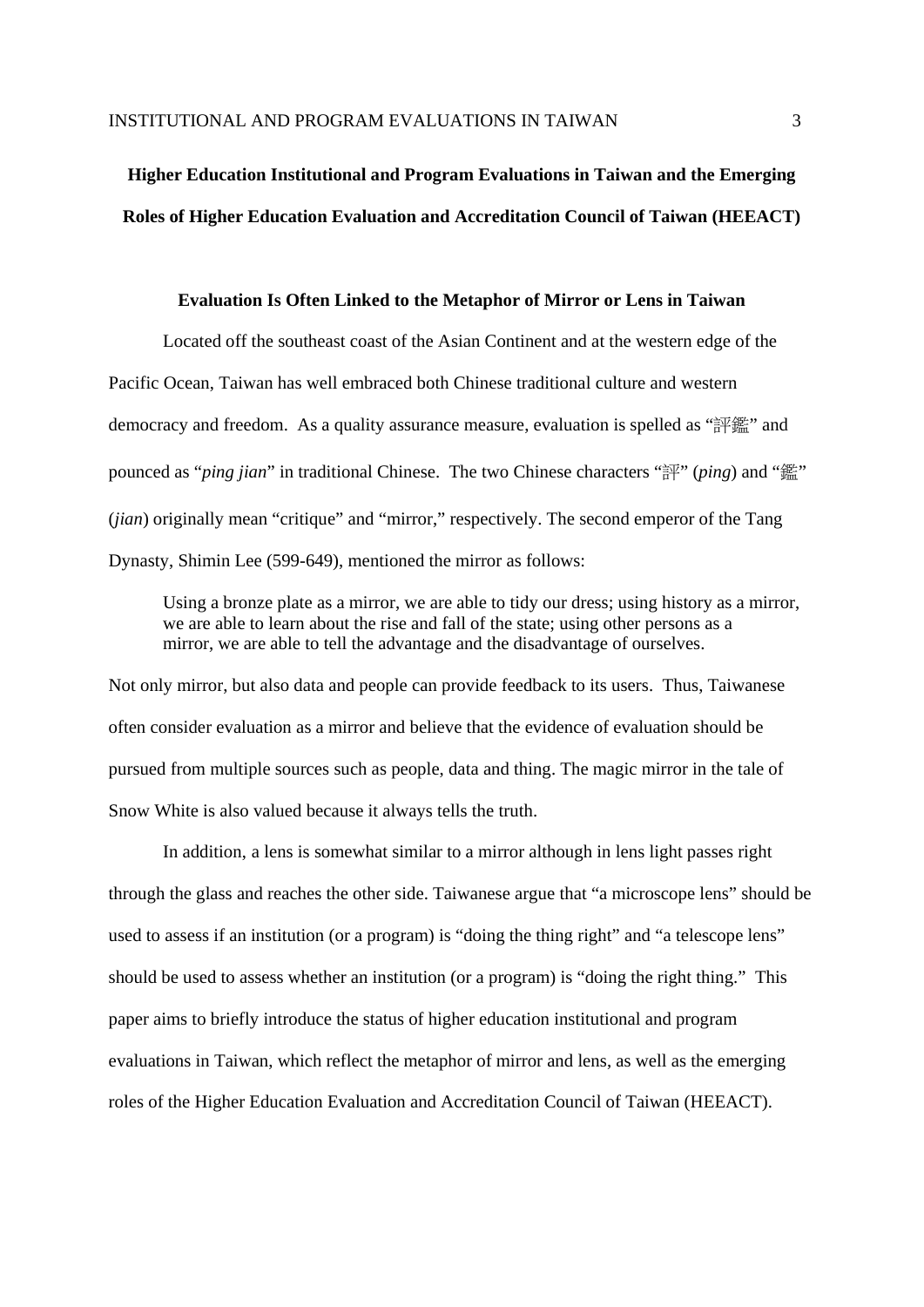#### **University Evaluation Is Mandated by the University Act**

The educational system in Taiwan includes 2 years of preschool, 6 years of elementary school, 3 years of lower-secondary school, 3 years of upper-secondary school, and 4 to 7 years of college or university, 1 to 4 years for a master's degree and 2 to 7 years for a doctoral degree. Beyond the 9-year compulsory education, including both primary and lower-secondary education, the educational system is mainly divided into two tracks, academic and vocational. At the postsecondary level, higher education institutions mainly recruit undergraduate students from academic-oriented senior high schools while technological and vocational institutions from vocational high schools. Universities/colleges and universities/colleges of technology are overseen by the Ministry of Education's two departments respectively – the Higher Education (HE) department and the Technological and Vocational Education (TVE) department. The evaluation of all universities/colleges is mandated by the University Act as follows:

Universities shall carry out self-evaluation on instruction, research, services, guidance, institutional administration, student participation and so forth regularly; regulations for the evaluation shall be formulated by the universities.

The Ministry of Education, in order to promote the development of universities, shall organize an Evaluation Committee, entrust academic communities or professional evaluation institutions to carry out regular evaluation on universities and publish the results as the reference for governmental subsidies and adjust the scale of development by universities; rules of evaluation shall be formulated by the Ministry of Education (Article 5).

At present, the Higher Education Evaluation and Accreditation Council of Taiwan (HEEACT) and the Taiwan Assessment and Evaluation Association (TWAEA) have been entrusted to conduct the institutional and program evaluations of the universities/colleges in HE and the universities/colleges of technology in TVE, respectively. However, the evaluation of medical schools and nursing programs is conducted by the Taiwan Medical Accreditation Council (TMAC) and the Taiwan Nursing Accreditation Council (TNAC), respectively.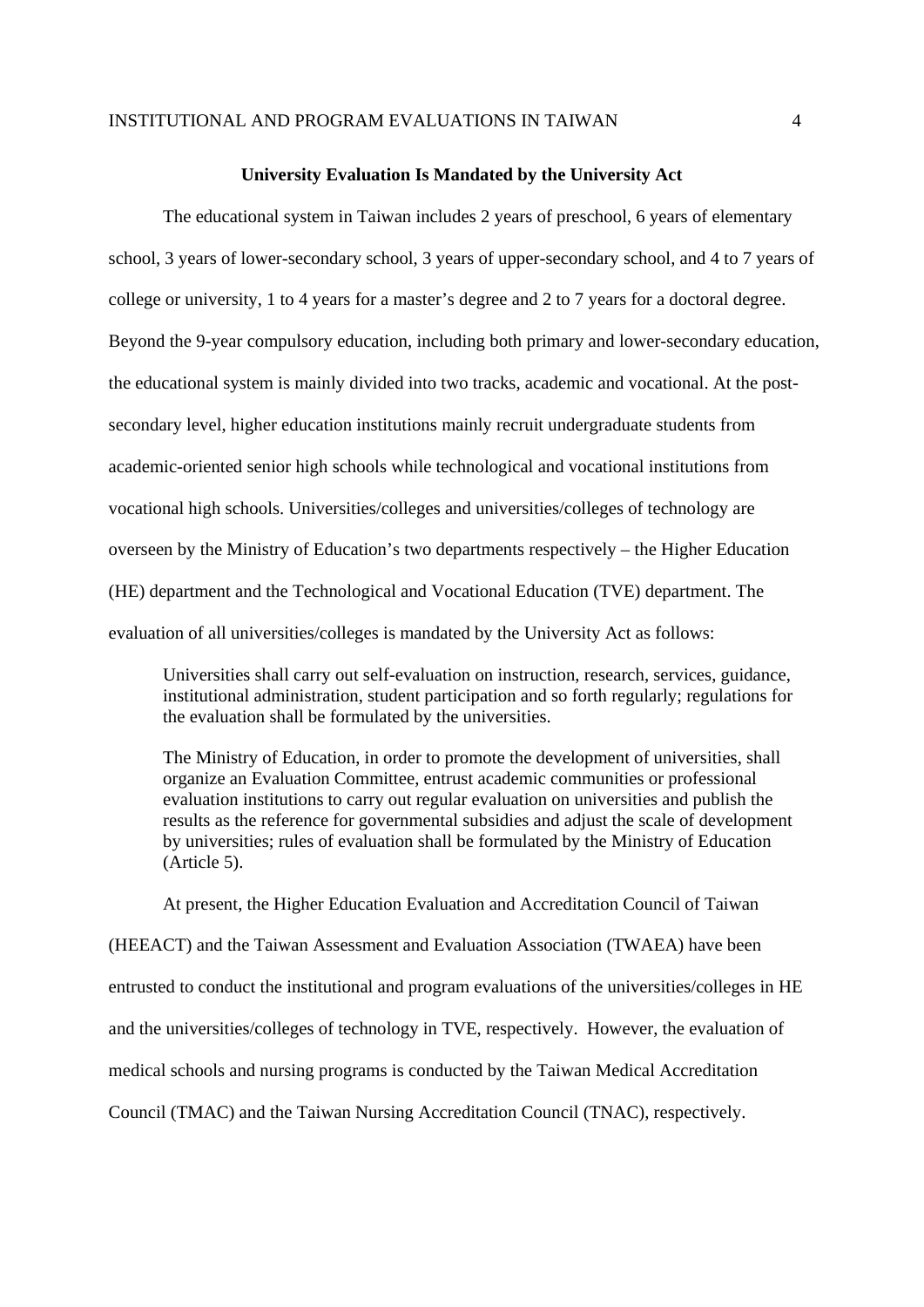Although affiliated to the HEEACT, both TMAC and TNAC remain as independent accreditation agencies to manifest the unique professional features of medical and nursing education. In addition, post-secondary educational institutions and programs may apply for exemption from the evaluation conducted by HEEACT and TWAEA if they voluntarily receive the evaluation conducted by other professional accreditors recognized by the Ministry of Education, such as the Institute of Engineering Education Taiwan (IEET), which has been involved in accreditation of engineering, computing, technical, and architectural education, as well as the Association to Advance Collegiate Schools of Business (AACSB). All accredited programs are posted at the website - Taiwan Higher Education Institutions Accreditation Results (TWHEIAR; http://twheiar.heeact.edu.tw/), which is managed by HEEACT.

## **Higher Education Institutions Receive Mandated Accredited Evaluation Every Six Years**

The higher education institutional evaluation aims to induce universities/colleges to examine their competition environment, implement their strategic development plans as well as correct their development deviations, to accredit the university/college performing well in education and research, to recognize the excellence of university/college and set up the benchmark, and to make suggestions for higher education policymaking. As shown in Figure 1, the PDCA (Plan-Do-Check-Act) cycle and five domains of evaluation are adopted in the newly completed institutional evaluation.

Launched in 2011, the newly completed higher education institutional evaluation includes the following five stages: preparation, self-evaluation, site visit, decision-making and follow-up. The review procedure of accreditation results is lengthy and mainly includes the activities as shown in Figure 2. The final results are categorized into three statuses: "accredited," "accredited conditionally" or "denial." In addition to raising objections to the HEEACT, the higher education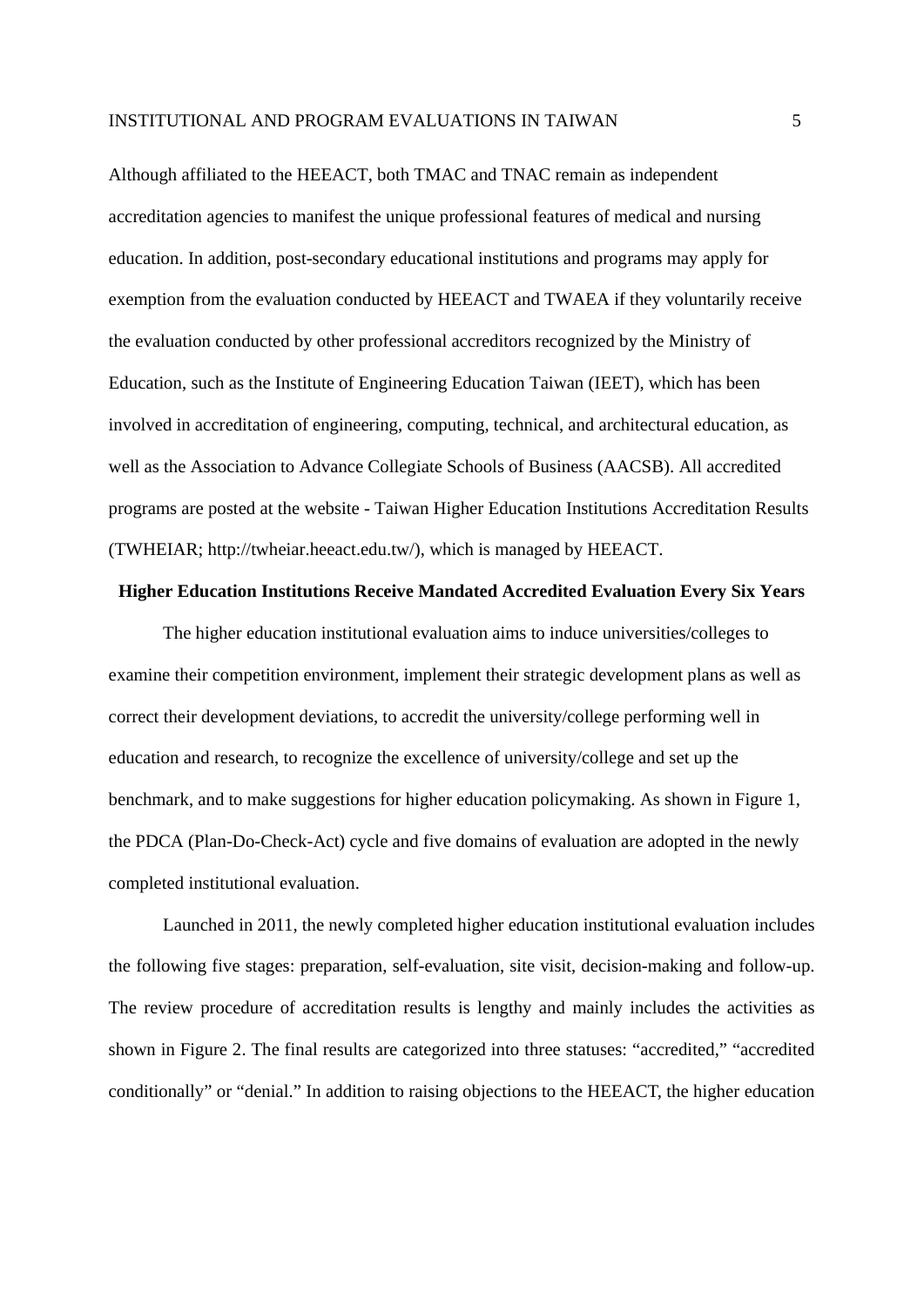institution may submit an appeal to the HEEACT if it thinks that the evaluation report or accreditation result is "inconsistent with the fact" or "violating procedural due process." The institutions that received "denial" or "accredited conditionally" results have to submit their "selfimprovement plan and outcome" or "self-evaluation report" and get ready for the re-evaluation or follow-up evaluation (HEEACT, 2012).



*Figure 1*. The PDCA cycle and the five domains adopted in the institutional evaluation.



*Figure 2*. The review procedure of institutional accreditation.

#### **Higher Education Programs Receive Mandated Accredited Evaluation Every Five Years**

Focused on ensuring student learning outcome, the current evaluation of higher education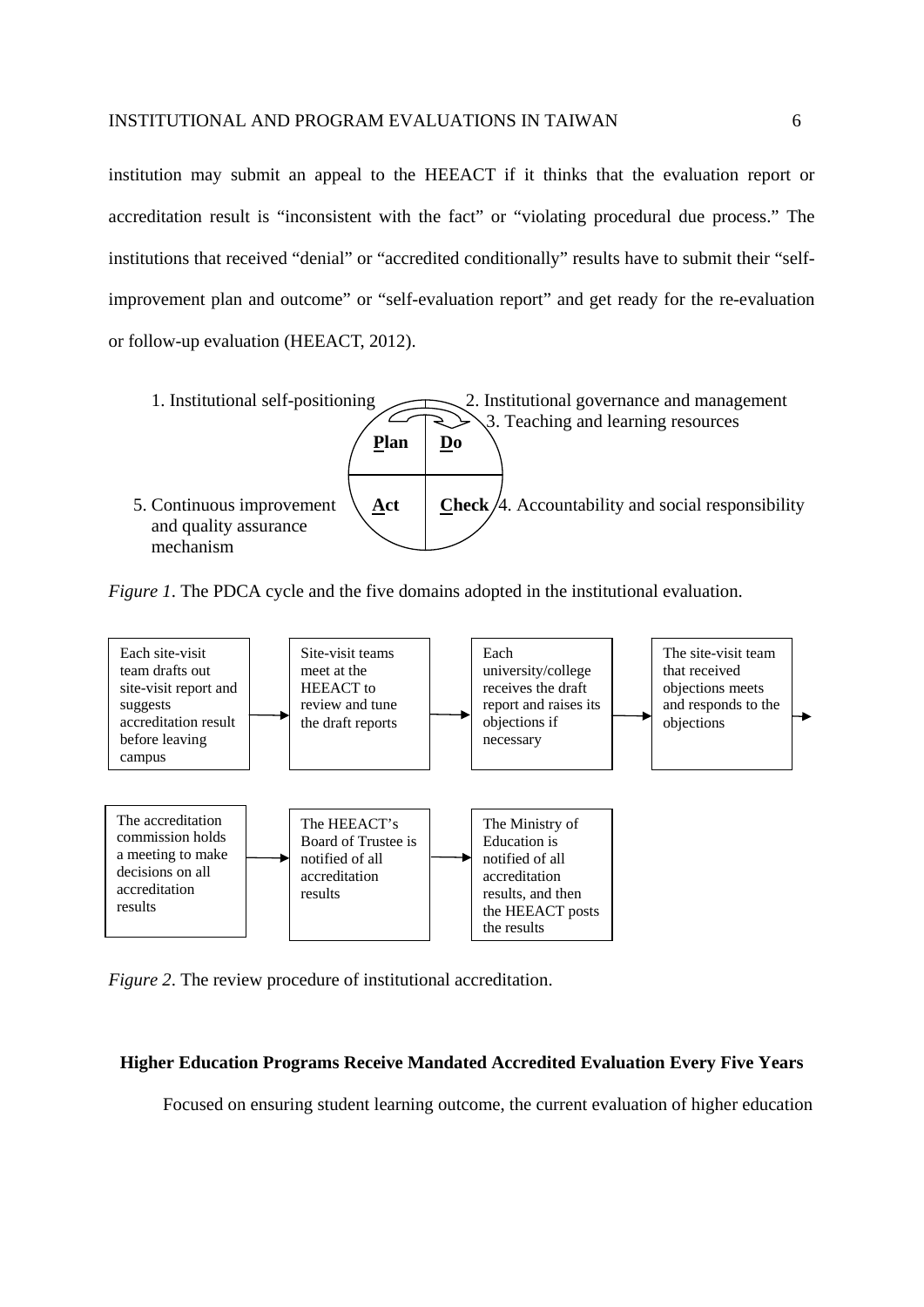programs, including general education, aims to explore the mechanism and practice of each program in ensuring their student learning outcome, determine the accreditation status of each program in promoting student learning outcome, facilitate the quality improvement mechanism of programs, assist programs to develop their own educational features and move toward excellence, and provide the government with the evaluation results for their reference in mapping out their higher education policy. The PDCA (Plan-Do-Check-Act) cycle and the following five domains are adopted in the current program evaluation: (1) Rationale, goals, and features of program, (2) Curriculum planning and design, (3) Faculty qualifications and instructional quality, (4) Learning resources and environment, and (5) Organizational and administrative operations and self-improvement mechanism. Additionally, if a college/professional school selects whole college/school evaluation to replace its programs' evaluation, the domain "the integration of the entire development and resources of the college" will be added to the above five domains. The evaluation criteria for each domain include description, best practice and reference indicators. Considering the characteristics of each academic discipline, the committee on general education and other 49 academic discipline planning committee can adjust their own evaluation criteria. The programs to be evaluated are also allowed to set up its own evaluation indicators.

The review procedure of accreditation results mainly includes the activities as shown in Figure 3. The final results are categorized into three statuses: "accredited," "accredited conditionally" or "denial." In addition to raising objections to the HEEACT, the higher education program may submit an appeal to the HEEACT if it discovers that the evaluation report or accreditation result is "inconsistent with the fact" or "violating procedural due process." The programs that received "denial" or "accredited conditionally" results have to submit their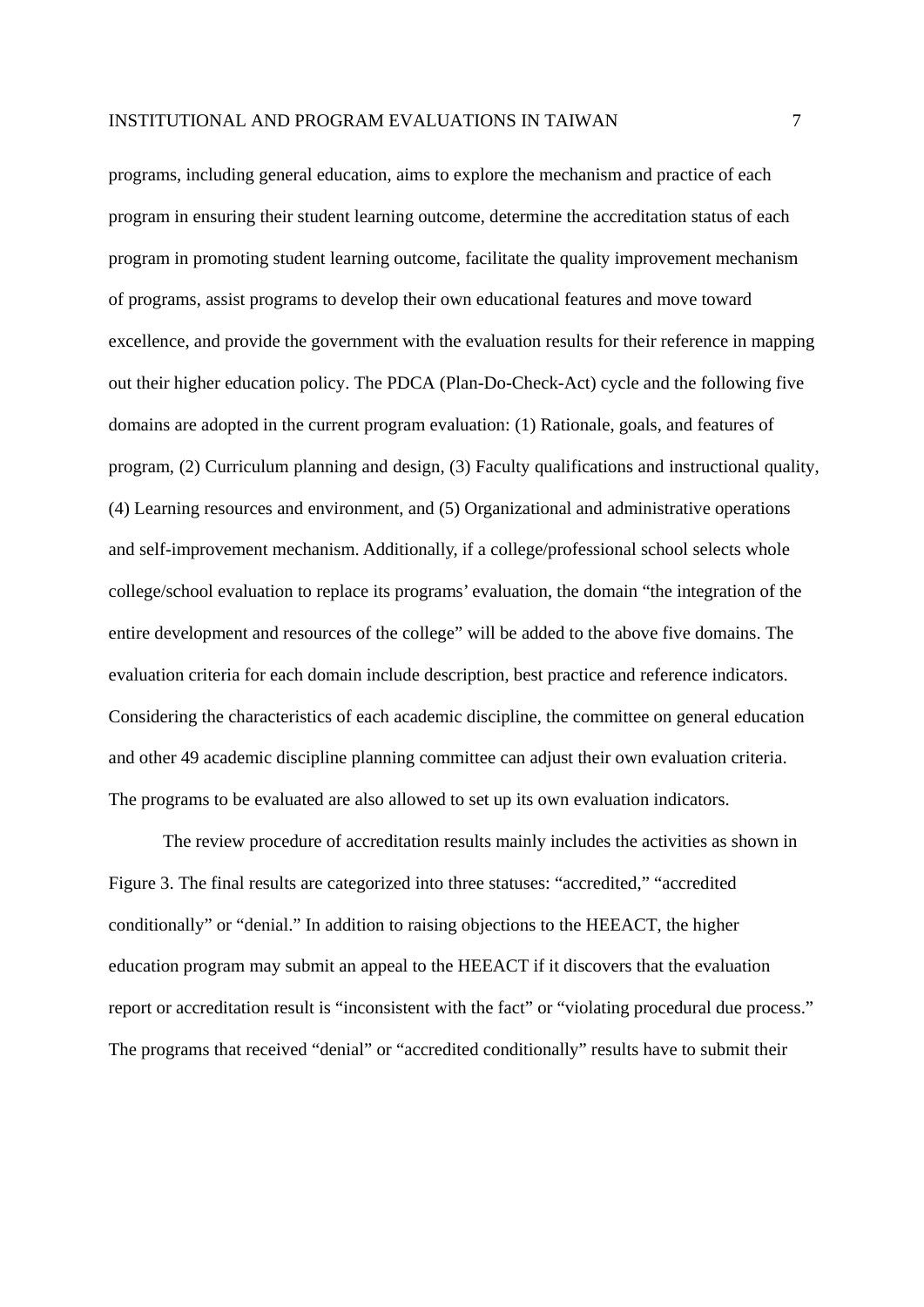"self-improvement plan and outcome" or "self-evaluation report" and get ready for the re-

evaluation or follow-up evaluation (HEEACT, 2012).



*Figure 3*. The review procedure of program accreditation.

 To sum up, both higher education institutional and program evaluations in Taiwan are accreditation-oriented, adopting the PDCA (Plan-Do-Check-Act) cycle with an emphasis on institutional and program self-positioning, student learning outcome, and mechanism for continuous improvement.

## **The Emerging Roles of the HEEACT**

As the third-party planner and implementer of higher education institutional and program evaluations, HEEACT has conducted internal and external evaluation on itself as well as entrusted third-party meta-evaluation to assure its quality of work. For example, HEEACT has been certified by the United Kingdom Accreditation Service (UKAS) and has received ISO 9001 and ISO/IEC 27001 certifications. The serial third-party meta-evaluation also showed that the HEEACT's evaluation and accreditation enhanced the quality of higher education institutions and programs, help establishing quality culture within higher educational institutions, and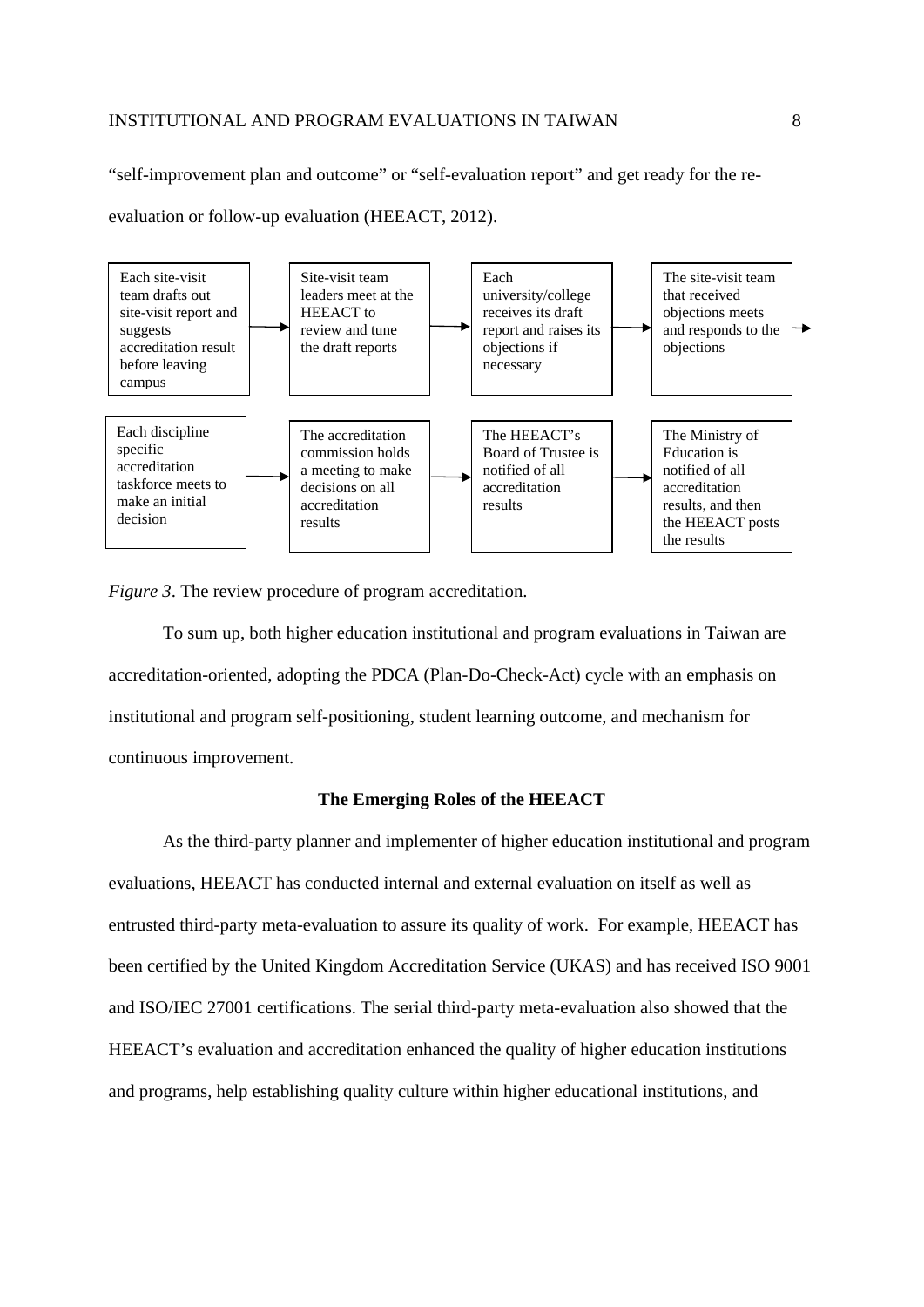brought Taiwan's higher education toward excellence. However, HEEACT are at least confronted by the following three emerging challenges: (1) Faculty and staff of higher educational institutions feel overloaded due to the heavy burdens from a variety of evaluations and project competitions. Integrating various evaluations appropriately, adding the proactive assistance to the reactive evaluation, as well as identifying key evaluation criteria are thus highly recommended to the Ministry of Education. (2) The Ministry of Education has required 34 higher education institutions to try out self-conducted and external program evaluation. HEEACT has to simultaneously conduct the third-party program evaluation and assist the selfconducted external program evaluation through appropriate measures such as offering more reviewer training programs. (3) Continuously strengthening the qualifications, recruitment, selection, training and professional development of its reviewers are needed to enhance the quality of evaluation and accreditation.

Accordingly, the emerging roles of the HEEACT are as follows:

1. To become a Critical Friend of higher education institutions and programs

A critical friend is:

…a trusted person who asks provocative questions, provides data to be examined through another lens, and offers critique of a person's work as a friend. A critical friend takes time to fully understand the context of the work presented and the outcomes that the person or group is working toward. The friend is an advocate for the success of that work. (Costa & Kallick, 1993)

HEEACT has to transform itself to become a critical friend of higher education institutions

and programs.

2. To become a Change Agent of higher education institutional and program evaluation

A change agent is an organization or a person that acts as a catalyst for change. Facing the